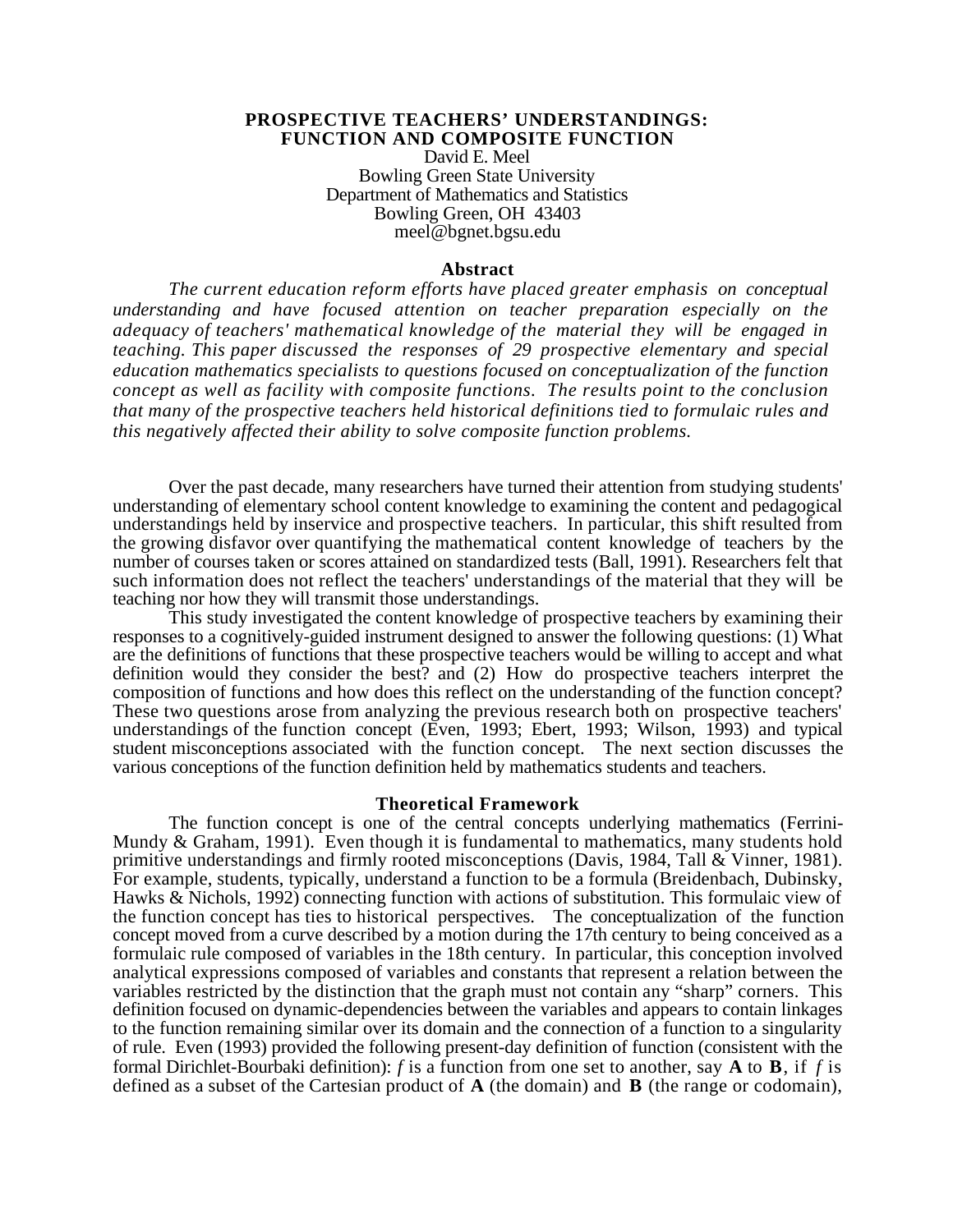such that for every *a* **A** there is exactly one *b* **B** such that  $(a,b)$  *f*. This definition does not rely on the linkages associated with the 18th century definition rather it appeals to static, settheoretic notions of arbitrariness and univalence. The arbitrariness aspect of functions, as conceived in the modern definition, refers to the relationship between the two sets as well as the nature of the sets themselves. The modern definition of function expanded the definition to include many relationships not previously considered functions i.e., functions defined on split domains, discontinuous functions, functions with a finite number of exceptional points, functions defined by a graph, functions composed of arbitrary correspondences, functions defined by more than one rule, and functions not unilaterally accepted by mathematicians (Leinhardt et al., 1990; Malik, 1980; Vinner & Dreyfus, 1989). These exemplify the notion that the relation between the two sets does not have to exhibit any regularity to be considered a function. The other arbitrariness characteristic dealt with the arbitrary nature of the sets themselves. The sets no longer needed be composed of numbers. For example, the sets could be composed of a group of symbols, mathematical operations, or functions.

The main requirement of the modern definition of the function concept is univalence. The univalence requirement requires that for each element in the set **A**, called the domain of the function, there is associated only one element of **B**, called the range of the function. This requirement was found to be necessary during the development of differential calculus. Without the univalence requirement, higher-order differentials were difficult, if not impossible, to distinguish based upon a distinction of the independent and dependent variable involved. Therefore, the requirement of univalence allowed mathematicians to overcome the difficulties of multi-valued symbols and kept analysis manageable. Even though univalence is useful in the management of analysis, it does not appear to be a well understood or situated concept for both students and prospective teachers (Even, 1993).

Researchers have pointed to the position that many students and some prospective teachers do not hold a modern conception of functions (Dreyfus & Eisenberg, 1983, 1987; Even, 1993; Ferrini-Mundy & Graham, 1991; Markovits, Eylon, & Bruckheimer, 1983, 1986; Marnyanskii, 1975; Vinner, 1983; Vinner & Dreyfus, 1989). In a study conducted by Vinner and Dreyfus (1989), students were asked to define the term "function" and the responses generated were categorized into six classifications:

- 1. The Formal Dirichlet-Bourbaki definition;
- 2. A dependence relation between two variables (*y* depends on *x*);
- 3. A rule which requires a certain amount of regularity;
- 4. An operation or process;
- 5. A formula, algebraic expression, or equation; or
- 6. A representation typically in a meaningless graphical or symbolic form.

Students generally appear to hold to the requirement that the function be reasonable and describable by a formula (Graham & Ferrini-Mundy, 1990). One possible reason proffered for this has been that the general experience students and prospective teachers have with functions are almost exclusively built around functions whose rule of correspondence is given by a formula (Even, 1993; Vinner & Dreyfus, 1989). The result, however, has been that students tend to exclude many of the functions that are acceptable under the modern definition but were not acceptable under historical definitions such as:

Two variables may be so related that a change in the value of one produces a change in the value of the other. In this case the second variable is said to be a function of the first;

#### or

Any mathematical expression containing a variable *x*, that has a definite value when a number is substituted for *x*, is a function of *x* (Hight, 1968).

Leinhardt et al. (1990) and Vinner & Dreyfus (1989) pointed out that many of the errors produced during student classification of relations as functions or not functions do not occur as a result of the lack of acceptance of the Dirichlet-Bourbaki definition. They found students accept the Dirichlet-Bourbaki definition of the function but when involved in classification tasks, students rely upon personal experience that is closely connected to historical definitions of function.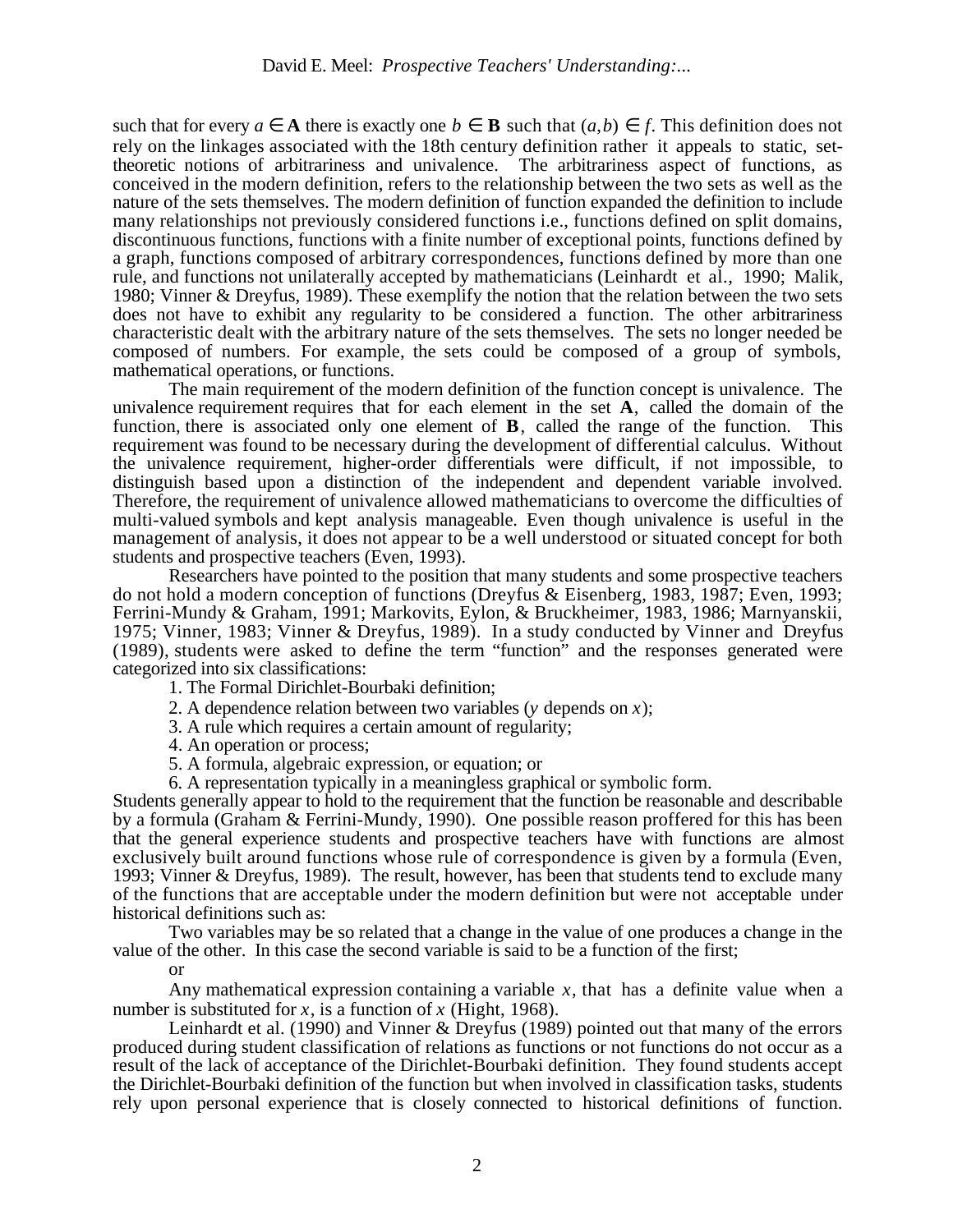Therefore, these errors may not be a consequence of a misconception but rather a "missed" concept. As a result, it is the purpose of this study to examine if prospective teachers hold a "historical" definition of function an what implications such a working definition would have on their understanding and facility with composite functions.

#### **Methodology**

The participants of this study were 29 prospective teachers completing their mathematical content experiences for either an Elementary Education degree (K-8 certification) or a Child and Family Development degree (Pre-kindergarten certification preparing students to work with public or private preschool, day care, or Head Start programs). The course in which these participants were enrolled during the Spring of 1997 was an Advanced Mathematics for Elementary Teachers taught at a regional state university. All of these students were required to take this capstone course after completing classes in number systems, geometry, precalculus, and statistics although a few were concurrently taking the fifth prerequisite course of calculus. The purpose of the specialization was to provide prospective teachers with additional training in a particular area beyond the typical two mathematical content courses thereby preparing these students to take be mathematical specialists in an elementary schools.

During the Spring of 1997, an assessment (selected items are shown in appendix A) was administered during the middle of the semester. This pretest anticipated discussions of mathematical patterning and its linkage with functional understandings thereby providing the instructor with a broad-scoping view of the students' understandings and beliefs prior to instruction. The instrument was both piloted and externally reviewed by an expert panel of mathematicians, mathematics educators, and psychometricians who evaluated the test with respect to content, wording, and reasonableness of the questions. The complete instrument consisted of 32 items of which 7 were open-ended requiring the participant to explain his or her understanding and 25 were either computational, short-answer, or multiple-choice items. Students were informed to attempt each item but leave it blank if they were unable to answer a question. Such an instruction "ensured" that the results, especially regarding the objective items, were not tainted by mere guessing.

Analysis of the participants' responses focused upon qualitative aspects of the replies consistent with those set forth by Silver and Cai (1993). In particular, analysis centered on identifying the various response types provided to each of the items and quantifying the number of respondents displaying similar response characteristics in reference to the answer, the explanation type, the usage of graphical representations, and other salient characteristics peculiar to an item. In order to accomplish the quantification, the data collected were double-coded by raters and examined for consistency between codings. For any responses evidencing a discrepancy between the two codings, the response was reviewed and a consensus was reached concerning the final coding of the response.

### **Results and Discussion**

This study sought to answer the following questions: (1) What are the definitions of functions that these prospective teachers would be willing to accept and what definition of function would they consider the best? and (2) How do prospective teachers interpret the composition of functions and how does this reflect on the understanding of the function concept?

### **Definitions of the function concept**

In order to answer the first question, three particular items (**T1**, **M2**, and **O3**) focused on the prospective teachers' acceptance of various definitions identified by Vinner and Dreyfus (1989) in their research study. Task **T1** presented six definitions of the function: (A) A function is a correspondence between two sets that assigns to every element in the first set exactly one element in the second set; (B) A function is a dependence relation between two variables ( $\nu$  depends on  $x$ ); (C) A function is a rule which connects the value of *x* with the value of *y*; (D) A function is a computational process which produces some value of one variable (*y*) from any given value of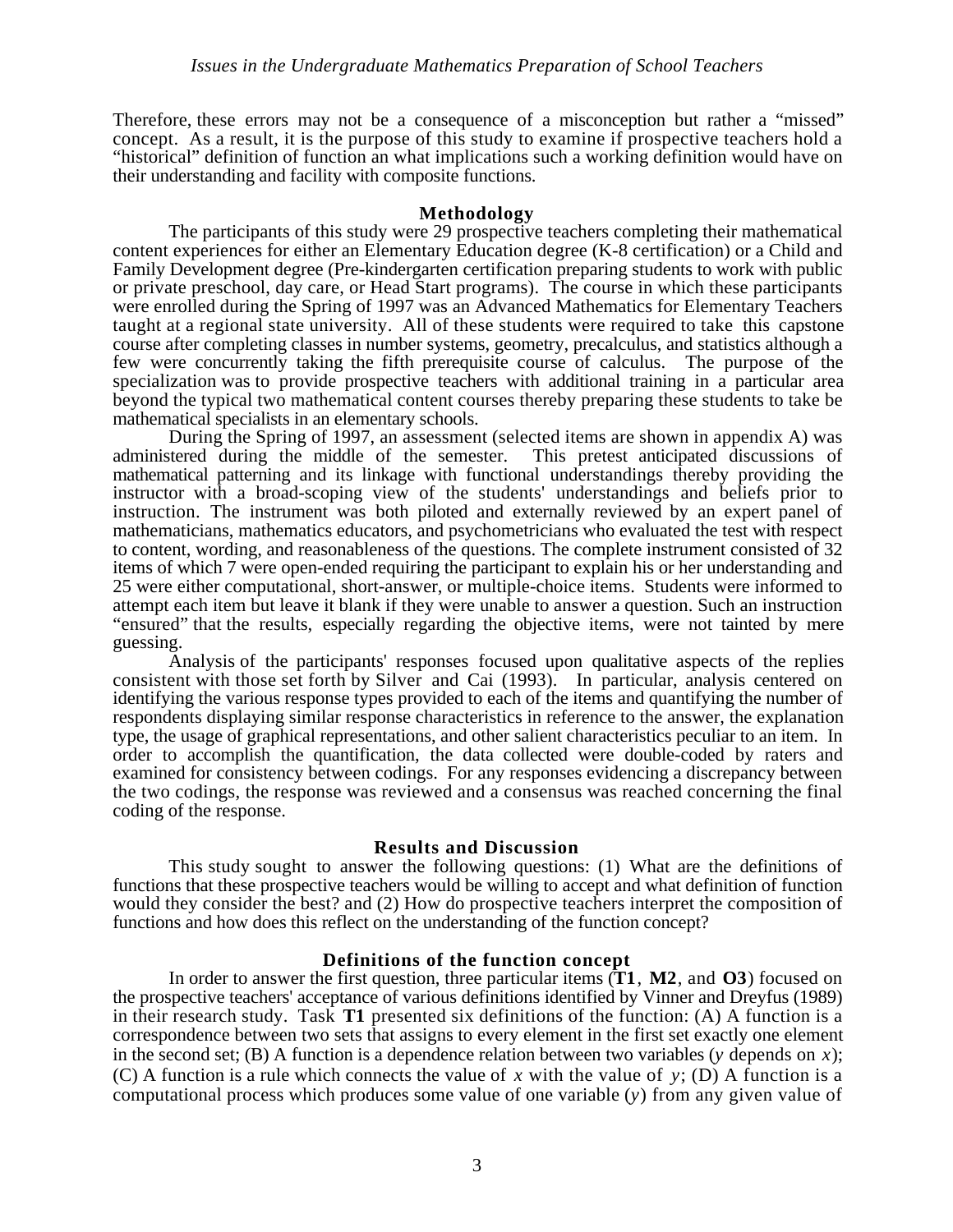another variable  $(x)$ ;  $(E)$  A function is a formula, algebraic expression, or equation which expresses a certain relation between factors; and (F) A function is a collection of numbers in a certain order which can be expressed in a graph. The participants were then asked to mark the item as a true or false definition of function.

Each statement was accepted by at least 75% of the respondents with most of the respondents (26 of the 29 respondents or about 89%) accepting definition (B). Examination at the definition level revealed that of the 29 respondents,  $2\overline{3}$  accepted definition (A), 21 accepted definition (C), 21 accepted definition (D), 22 accepted definition (E), and 21 accepted definition (F). In addition to these results, a variety of patterns emerged from the data (see Table 1) and one of particular interest was that 7 respondents accepted all six definitions, 10 respondents selected five of the six, 7 respondents chose four of the six; 4 respondents accepted three of the six, and 1 respondent selected only two of the definitions.

|     | Participant Number |    |    |  |                |     |              |  |               |         |  |  |              |  |               |  |                                  |                                                                             |     |         |     |     |             |     |     |     |
|-----|--------------------|----|----|--|----------------|-----|--------------|--|---------------|---------|--|--|--------------|--|---------------|--|----------------------------------|-----------------------------------------------------------------------------|-----|---------|-----|-----|-------------|-----|-----|-----|
| "De |                    |    |    |  |                |     |              |  |               |         |  |  |              |  |               |  |                                  | 2 3 4 5 6 7 8 9 10 11 12 13 14 15 16 17 18 19 20 21 22 23 24 25 26 27 28 29 |     |         |     |     |             |     |     |     |
| А   |                    |    |    |  | $B \times B$ B |     | $\mathbf{B}$ |  |               | B X X B |  |  |              |  |               |  | <b>B</b> X <b>B</b> X <b>B</b> X |                                                                             |     | B B B B |     |     |             | B X | x   |     |
| в   |                    |    |    |  |                |     |              |  |               |         |  |  |              |  |               |  |                                  | XX XXXBXXXXXXBXXXXXXXXXXXXX                                                 |     |         |     |     |             |     |     | х   |
| C   |                    | x. |    |  |                |     |              |  | <b>XXXXXX</b> |         |  |  | <b>B</b> X X |  | XX            |  |                                  | X X                                                                         |     |         |     |     | x x x x x x |     |     | х   |
|     |                    |    |    |  |                |     |              |  |               |         |  |  |              |  |               |  | <b>BXXXXXXXXXBX</b> XXXXX        |                                                                             |     |         | x x |     |             |     |     | х   |
| Е   | lx                 |    | x. |  |                | X в |              |  |               | XX B    |  |  |              |  | <b>XXXXXB</b> |  | B X B                            |                                                                             | - x |         | X B |     | x           |     |     | B X |
| F   |                    |    |    |  | x.             |     |              |  |               |         |  |  |              |  |               |  | XXXXXXXXXXXXX                    |                                                                             | x   |         |     | x x |             |     | B X |     |
|     |                    |    |    |  |                |     |              |  |               |         |  |  |              |  |               |  |                                  |                                                                             |     |         |     |     |             |     |     |     |

X--denotes the definition was accepted as true

 $\mathbf{B}-$  denotes the definition was accepted as true and selected as the best definition

Table 1: Data of responses to T1 and M2

In item **M2**, the prospective teachers were asked to select the definition that best describes the mathematical concept of function (denoted with a **B** in table 1). Given the number of participants accepting definition (B), it might seem that it would be the definition of choice; however, analysis revealed a divergence between the level of acceptance and the choice of a "best" definition. As seen in table 1, 15 of the 29 respondents selected definition (A), only 2 selected definition (B), 1 selected definition (C), 3 selected definition (D), 7 selected definition (E), and 1 selected definition (F). Interestingly, of the 23 participants accepting definition (A), only 15 respondents considered it the best definition. However, this selection of the modern definition of function, definition (A), by just over 50% of the prospective teachers is consistent with the results detected by Even (1993) in her study examining prospective secondary school teachers.

This pattern did not hold true when the prospective teachers were presented with item **O3** which asked for participants to "Define the mathematical concept: function". Even though some of these prospective teachers accepted the modern definition of the function concept and quite possibly chose it to be the "best" definition, many of them did not or chose not to provide it for this question. In particular, only 21 of the 29 participants supplied a response to this item and of those, only one respondent provided a definition consistent with definition (A). Three other participants provided statements that combined aspects of definition (A) and definition (E). In fact, definition (E) or some related definition was provided most often. Besides the three participants combining definitions (A) and (E), an additional six provided responses consistent with definition (E) or statements comprised of definition (E) and added constraints such as graphability or dependency. Of the remaining 11 respondents, 5 made either direct or indirect illusions to functions being "oneto-one", 2 participants provided statements consistent with definition (B) and the other 4 responses were unclassifiable. Interestingly, when examining the responses which indicated that a function was "one-to-one" corroborating evidence pointed to the conclusion that many of these respondents considered the phraseology "one-to-one" to mean that "*one x* is mapped *to one y*". In other words, the correspondence between *x* and its image *y* is immutable in the sense that the rule connecting these two entities does not change from one application to the next.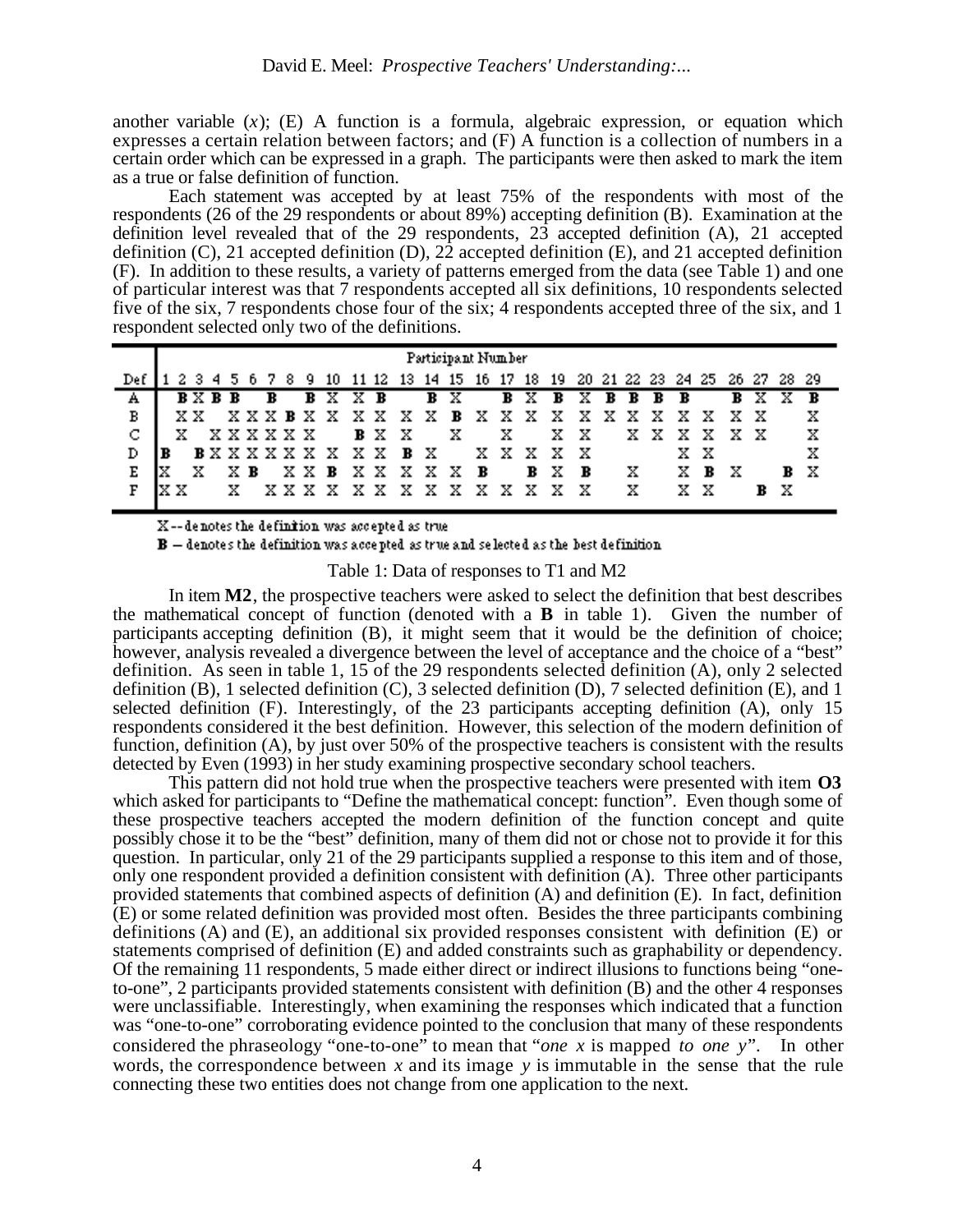There are at least three possible reasons for the identified inconsistency associated with the prospective teachers' responses. First, as Even (1993) pointed out, prospective teachers may consider the modern definition as a viable definition, however they chose to explain the concept of function in alternative terms since conceptualization of the modern definition is difficult. Another possible explanation is that these prospective teachers felt that additional constraints needed to be attached to the definition which in turn obscured the essential components. A third possible interpretation could be that these prospective teachers, although recognizing the validity of the modern definition, were either unable to articulate the modern definition, chose to not respond, or responded with a definition which was an attempt to classify their understandings in a phrase or sentence composed of borrowed or personal terminology when asked to provide their own definition. In any case, this study revealed that most of these prospective teachers, although choosing mathematics as their area of specialization, either did not provide the modern definition of the function concept or were generally inconsistent in their selection of the definition.

Since many of the participants linked the function concept with definition (E), the results associated with item **T4** which stated "Every function can be expressed by a certain computational formula (e.g.,  $y=2x+1$  or  $y=3\sin(-x)$ )" should not be surprising. Of the 28 respondents to this item, 16 indicated agreement. Breidenbach et al. (1992) attribute this phenomenon to students and pre-service teachers dependence on an action conceptualization of function which focuses on the act of substituting numbers for variables and calculating to obtain a result. This attachment to formulas coupled with the already identified desired immutability of the correspondence brings to question the nature of the formula. According to Leinhardt et al. (1990), students feel that closed rules comprised of arbitrary associations, such as a random number function, are not functions. Two particular items, **T5** and **M6**, focused on this issue and the participants' responses indicated that many of these prospective teachers were unaccepting of arbitrarily associated function. In response to item **T5**, which asked the participants to respond to the statement "Every function expresses a certain regularity (the values of *x* and *y* can not be matched in a completely arbitrary manner", 16 of the 27 respondents felt the statement was correct. In a more dramatic fashion, the desire to not have the function defined entirely arbitrarily was seen in the prospective teachers' responses to item **M6** which presented three propositions describing functions. One of these, proposition III, stated that "For every value of *x* we choose the corresponding value of *y* in an arbitrary way (e.g., by throwing dice)". Of the 28 respondents to this item, 24 selected choices which did not include proposition III thereby making it evident that most of these prospective teachers were not accepting of a function being defined by a random correspondence scheme. Thus, about half of the prospective teachers (14 of the 29 participants) held formulaic conceptions of function while being unaccepting of randomly-defined functions

The question that now arises is one of how does the inconsistent or lack of selection of modern definition of the function concept coupled with a formulaic view impact the prospective teachers' facility with composite functions. This next section delineates both how the prospective teachers organized the function concept when dealing with composite functions and how they handled the underlying symbolism used to represent the composite functions.

#### **Composite Functions**

One major topic which has the concept of function as an integral component is that of composite functions. The implications of how these prospective teachers situate the function concept should be evident when they work with composite functions. Items **O7**, **O8**, **O9**, and **M10** looked at a variety of aspects associated with composition, i.e., finding  $(F \circ G)(x)$  where ľ  $F(x)$  and  $G(x)$  include variables, finding  $F(x)$  given  $(F \circ G)(x)$  and  $G(x)$ , finding  $(F \circ G)(x)$ where  $F(x)$  and  $G(x)$  do not include variables, and examining the zeros of a composition respectively.

The responses to item **O7** which presented two functions, i.e.,  $F(x) = 1 + \frac{4}{x}$  $\frac{4}{x-1}$  and  $G(x) = 2 + \frac{5}{x-1}$  $\frac{3}{x-1}$ , and asked participants to describe the composition of the two functions revealed that many of the prospective teachers had difficulty establishing the composition. In particular,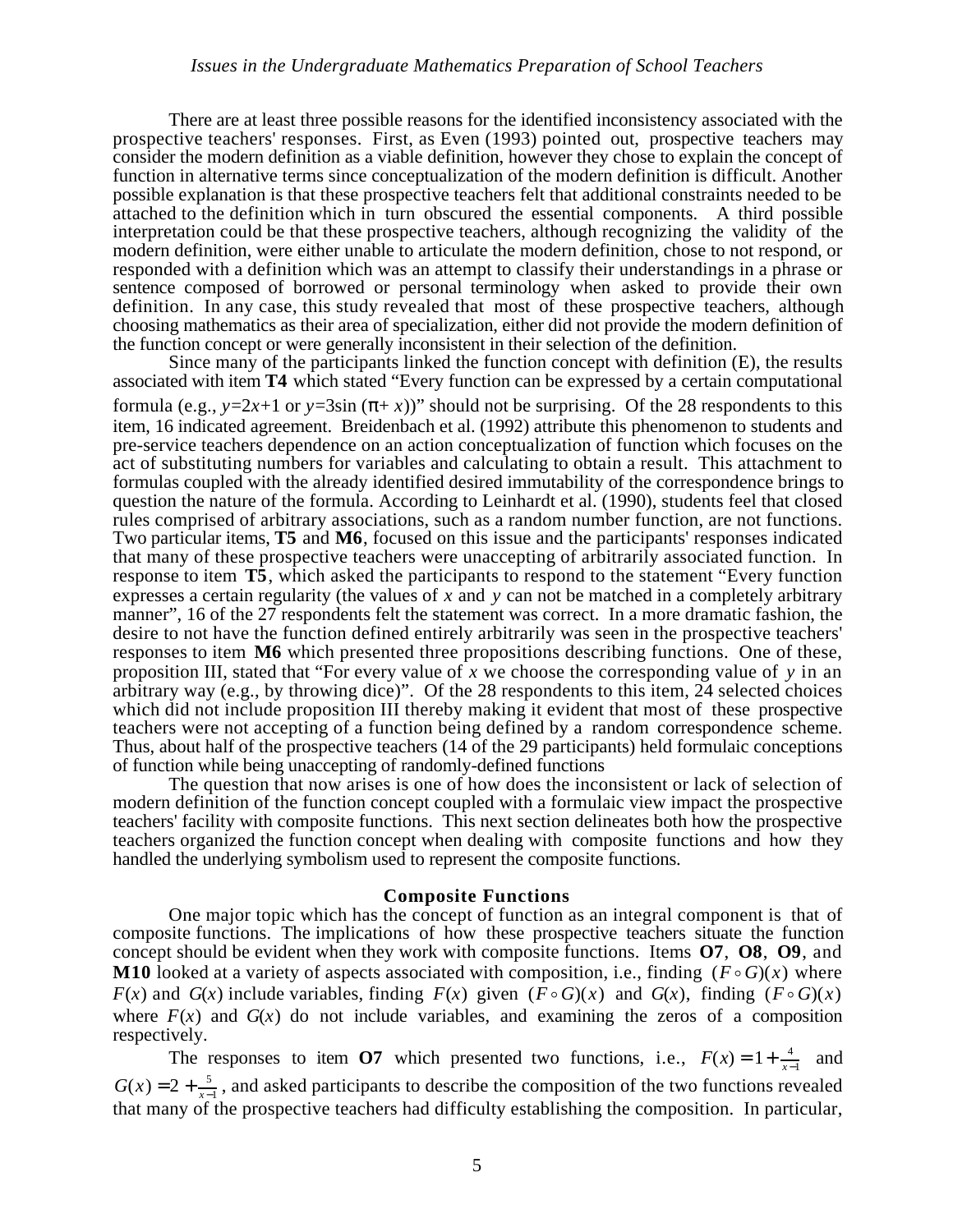eleven of the prospective teachers did not respond to the item leaving a total of 18 respondents to this item. Of those, only 7 were able to correctly establish the composition although some of the responses contained errors as part of the simplification process from

$$
(F \circ G)(x) = 1 + \frac{4}{2 + \frac{5}{x-1} - 1}
$$
 to  $(F \circ G)(x) = \frac{-20}{x+4} + 5$ .

One prospective teacher established  $(G \circ F)(x)$  rather than  $(F \circ G)(x)$ , a couple others concluded The prospective teacher established  $(\mathbf{G} \circ \mathbf{F})(x)$  rather than  $(\mathbf{F} \circ \mathbf{G})(x)$ , a couple others concluded that "the composition will always be positive" without providing a formulated composition, and several found  $(F \circ G)(2)$ . The rest of the prospective teachers responding to this item (5 of the 18) generally considered the composition symbol to connote multiplication and as a result computed generally considered the composition symbol to connote multiplication and as a result computed *F*(2) and *G*(2) to find their product.

When the prospective teachers were presented with item **O8** which indicated that  $H(x) =$  $(F \circ G)(x) = \cos^2 x$ ,  $G(x) = \sin x$ , and expected participants to deduce the nature of the function *F*(*x*), only 2 of the 22 responding prospective teachers were able to identify that  $F(x) = x^2 - 1$ . A couple of prospective teachers came close to establishing the correct nature of  $F(x)$ ; however they concluded that " $F(x) = \sin x + 1$  since  $\sin^2 x + 1 = \cos^2 x$ " or " $\cos^2 x = F(\sin x)$  so  $F(x) = x^2 + 1$ ". Most of the other respondents considered the composition symbol,  $\circ$ , to stand for multiplication. In particular, 14 respondents attempted to make sense of the composition in a manner similar to the one shown in figure 1.



Figure 1: Example of improper usage of functional notation

This response was indicative of how some of the prospective teachers would consider the amalgam of symbols  $F(G(x))$  to be  $F \cdot (G(x))$  rather than the composite of two functions  $F(x)$  and  $G(x)$ .

These two items (**O7** and **O8**) both had the characteristic that the underlying functions had specific variables into which students could mechanically manipulate to establish the composition; however, item **O9** did not have this property. Prior to deliberating the case of composition, a discussion of several items which focused on constant functions in general will provide needed illumination. In particular, it was evident from two items on the assessment, **T11** and **T12**, that many of the prospective teachers did not generally consider constant functions as a function. When participants were presented with the statement "There exists a function all of whose values are equal to each other" in item **T11**, 15 of the 27 respondents disagreed with the statement. In a similar fashion, when participants responded to the statement "As the value of the independent variable of a function changes, the value of the dependent variable also changes" in item **T12**, 20 of the 28 respondents agreed with the assertion. As a result, these response indicated that many of the prospective teachers believed that variation in the independent variable must correspond with variation in the dependent variable. Since a constant function can be described as a many-to-one correspondence, information from item **M13**, "A function can be: (I) one-to-one, (II) one-tomany, or (III) many-to-one" provided additional information. It was interesting to find that in response to this item only 5 of the 28 respondents selected a statement which indicated acceptance of a function having a felt that a many-to-one correspondence.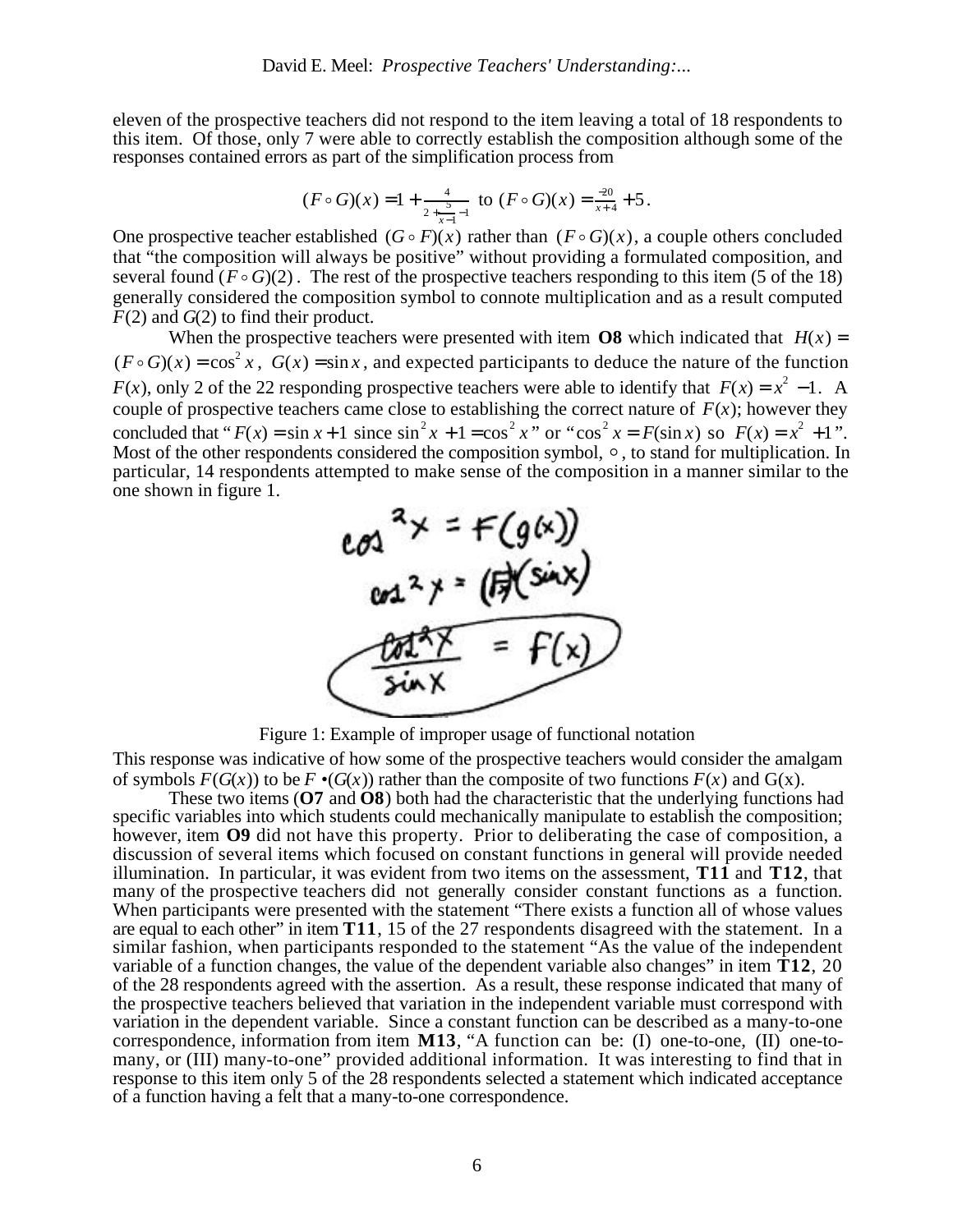This lack of acceptance of a constant function as a function by students has been identified in prior research studies (Barnes, 1988; Markovits et al., 1986; Marnyanskii, 1975). Several possible origins for this error have been proposed: (a) the stress of covariation in the 18th century definition, (b) the use of contrasting meanings of constant and variable and associating function with variable, or (c) the resistance to accept many-to-one correspondences (Markovits et al., 1986; Marnyanskii, 1975; Vinner, 1983; Vinner & Dreyfus, 1989). An additional characteristic imposed on the function concept by some students is the causality factor. From experience, students imply the connection of the dependency characteristic with a causal connection (Marnyanskii, 1975).

Since many of these prospective teachers misclassified constant functions, then it should be no surprise to find that many of them had difficulty with item **O9** that contained only constant functions. This item presented the two functions to be composed, i.e.,  $f(x)=4$  and  $g(x)=2$ , and then prompted the participants to determine the value of  $(f \circ g)(x)$  at  $x=7$ . Only seven of the 27 respondents were able to correctly establish that  $(f \circ g)(7) = 4$ . Four other respondents made  $\frac{1}{1}$ comments similar to the following "*f*(*g*(7)), I can't do it because there is no formula for me to plug 7 in". The rest of the respondents (16 of the 27) interpreted the composition symbol to be multiplication and made computations similar to that shown in figure 2.

$$
f(x)=4
$$
  $(f\cdot s) = (4\cdot 2) = 8$   
\n $g(x)=2$   $(f\cdot s)(7)=50$ 

Figure 2: Example of misinterpretation of composition symbol as multiplication

The product of 56 was obtained most often although some respondents arrived at unique answers such as 2744, 14, 18, 28, and 392. Each of these came with its own set of computational techniques, for instance 2744 was obtained in this manner:  $(f \circ g)(7) = f(7) g(7) = (4 \cdot 7) (2 \cdot 7)$  $= 2744$ 

A possible explanation for the majority of prospective teachers being unable to solve many of these composition problems may reside with the prospective teachers not completely recognizing or understanding the composition notation. Eisenberg (1991) chronicled some of the notational difficulties encountered in reference to functional symbolism. He noted that the " $f(x)$  notation is confusing because  $f(x)$  is usually read to mean x under the function f goes to . . ." (Eisenberg, 1991, p. 149). In addition, the symbolism  $f(x)$  is a complex of symbols which students are not used to thinking of as a variable. The complex,  $f(x)$ , is not considered by many students to be a variable because a variable to them is a single symbol, such as the *y* in  $y = 3x + 4$ , and  $f(x)$  is composed of four symbols (Dunham & Osborne, 1991). In particular, when presented with items **T14** and **T15**, 26 of the 28 respondents indicated that more than single symbols could be variables but of those 26, 6 indicated in item **T15** that  $f(x)$  was not a variable. As a result, the prospective teachers may have been confused by the larger set of symbols such as  $(F \circ G)(x)$  or  $F(G(x))$  and considered the composition symbol,  $\circ$ , to correspond, as was seen in many of the responses, to a considered the composition symbol,  $\circ$ , to correspond, as was seen in many of the responses, to a symbol for multiplication. As a result, the complexes of  $(F \circ G)(x)$  or  $F(G(x))$  might have been symbol for multiplication. As a result, the complexes of  $(F \circ G)(x)$  or  $F(G(x))$  inight have been<br>considered to be a "weird" mathematical symbolism where the components correspond to variables. The responses indicated a belief that the symbols *F*, *G*, and *x* were autonomous variables and that by following order of operations a solution could be achieved.

An additional item, **M10**, was included to determine if the prospective teachers could establish the zeros of a composite function. In this item, participants were presented with the information that the function,  $f(x)$ , had two zeros when  $x=1$  and  $x=4$  and from this they needed to determine what values of *z* would make  $f(4z)=0$ . In order to arrive at a correct response, the prospective teachers' must to identify and solve two equations,  $4z = 1$  and  $4z=4$ , since the values of 1 and 4 made  $f(x)=0$ . Only 9 of the 28 respondents correctly established that  $z=1/4$  and  $z=1$  would make  $f(4z)=0$ . Since the solution of these equations are quite accessible, it seems evident that many of the prospective teachers could not analyze the impact of the composition. In particular, 8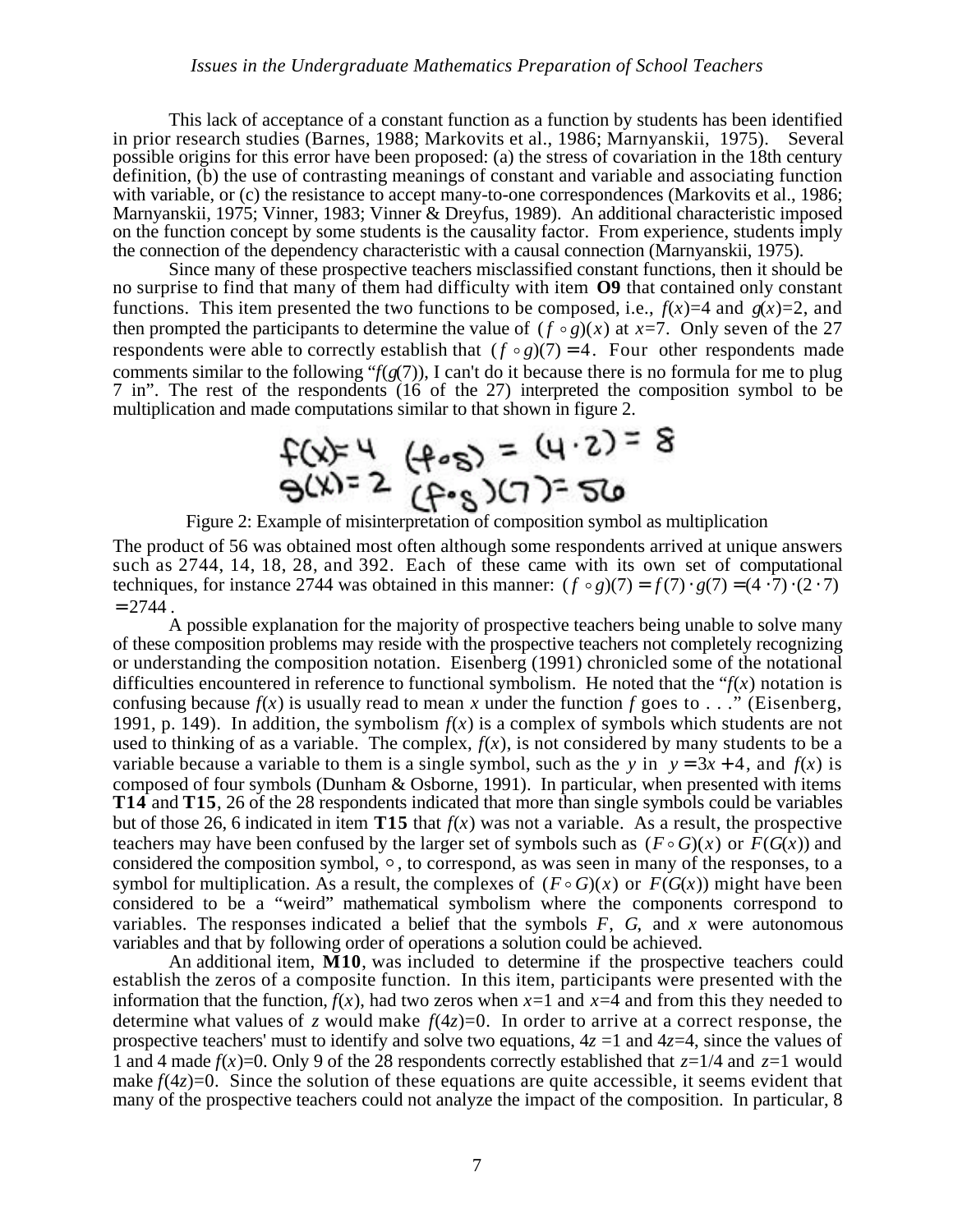respondents answered with "unable to determine" and 7 others selected "*z*=0 only". Two additional prospective teachers selected the response "*z*=4 and *z*=16 only" and another two chose "*z*=1 and *z*=4 only". Evidently, many of the prospective teachers were unable to examine a composite function to establish the zeros of the composite function given the zeros of the "outer function". Further studies will need to be conducted to examine if the difficulties evidenced with composition reside with misunderstanding of the function concept, with the notation surrounding the composition description, or with some combination of these.

#### **Conclusion**

The results of this study point to the conclusion that many of these prospective teachers were inconsistent when dealing with the modern definition of function. In particular, this study identified that many of the prospective teachers held a rule-based interpretation of the function concept and corresponding with that interpretation was a strong tendency of these prospective teachers to negate constant functions as being functions. This errant connection revealed an inherent weakness to this conceptualization especially when faced with composite functions containing constant functions.

In order to gain a true perspective on these results, one should consider the training of these prospective teachers and the other factors influencing their development. The National Council of teachers of Mathematics seeks that all teachers "have not only a thorough understanding of the mathematics they are teaching but also a vision of where that mathematics is leading" (NCTM, 1991, p. 135). Additionally, an excerpt from the "Common Experiences in the Mathematical Education of Teachers" section of the NCTM's Professional Standards for Teaching Mathematics, shown below, reveals the foundational knowledge of functions expected for K-4 teachers:

Teachers need to experience the development of mathematical language and symbolism and how these have influenced the way we communicate mathematical ideas. Also, experience in representing and solving problems requiring the use of variables is important. To build bridges for their students to the mathematics that comes later in the school curriculum, teachers must have *a basic understanding of the concepts of functions and their use* (italics mine) in the growth of mathematical ideas. Understanding different representations of functions (tabular, graphical, symbolic, verbal), how to move among these representations, and the strengths and limitations of each is fundamental. The distinction between continuous and discrete approaches in the solution of mathematical problems should also be a part of the experiences provided for these teachers and should be introduced initially at an intuitive and informal level (NCTM, 1991, pp. 136-7).

The selection calls for initial treatments to be informal and intuitive but also contains a noticeable lack of appeal to the Dirichlet-Bourbaki definition of function. At the 5-8 level, the only mention of functions arose in the section entitled "Concepts of calculus" where the following statement is made: "Functions, graphs, and the notion of limits should be explored, starting with concrete problems such as maximizing the volume of a box that can be folded from a rectangular sheet of grid paper. The rate of change of the volume of the box as a function of the height of the box can be investigated in a way that introduces the concepts of differentiation and integration in an appropriate manner for teachers of grade 5 and above" (NCTM, 1991, p. 138). In neither description was a mention of a formal treatment of the nature of the function mentioned. Treatments were to begin informally and intuitively and then proceed to exploring concrete situations. Tying such explorations to concrete situations further enforces the view of functions as a rule based entity.

The informal and intuitive presentation giving way to concrete explorations is mirrored in the NCTM's Curriculum and Evaluation Standards for School Mathematics which describes the content of the K-8 curriculum. Activities such as "guess my rule" were suggested to introduce the function concept and the presentation was to be "informal and relatively unburdened by symbolism" (NCTM, 1989, p. 98). In doing this, students should come to an "understanding that functions are composed of variables that have a dynamic relationship: Changes in one variable result in change in another" (NCTM, 1989, p. 98). In particular, the primary arena for the study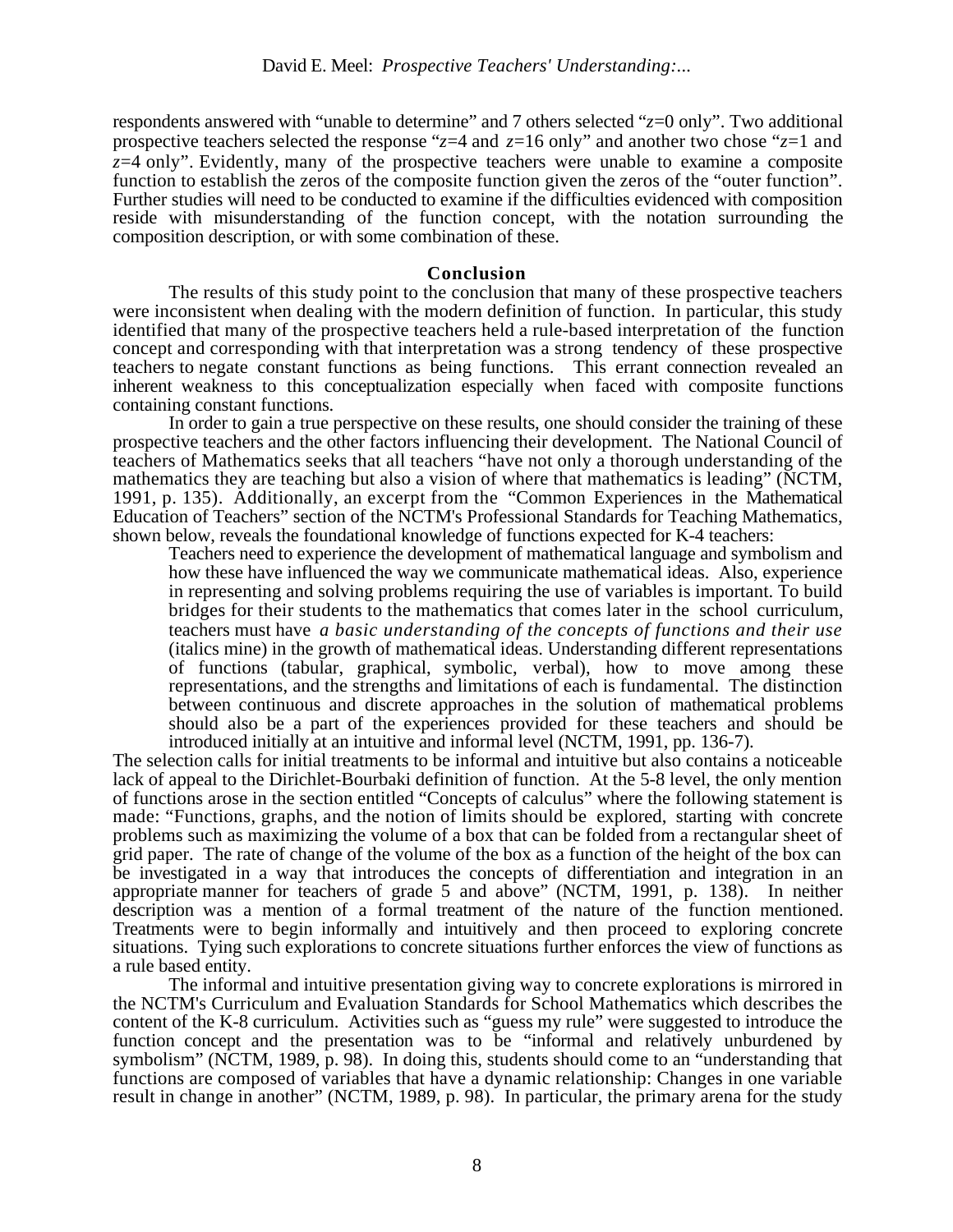of functions arises in the study of patterns in both informal settings such as in architecture, plowed fields, and physical patterns, and more formal mathematical settings and this study "should focus on the analysis, representation, and generalization of functional relationships" (NCTM, 1989, p. 98). These types of presentations further corroborate the perception that the function concept is rule-based, non-arbitrary, and needs to contain both independent and dependent variables.

As a result, historical definitions of functions appear to be the primary characterization required from and presented to prospective K-8 teachers. However, the noticeable lack of treatment of the formal mathematical definition of the function concept in the K-8 mathematical preparation of teachers brings to rise two questions. First, would the presentation of the Dirichlet-Bourbaki definition at the K-8 level be a hindrance or a benefit to K-8 student understanding of the function concept? In other words, is the definition so complex that students may not be sufficiently prepared to explore the subtle nuances of the definition or would early introduction, although not completely understood, set the stage for understanding rather than permitting or reinforcing a working definition which is considered incomplete by mathematicians at this time? Secondly, is it sufficient to merely push the K-8 teacher's understanding of functions to a level just above that which is expected of the most advanced K-8 student? Finding answers to these questions may not be feasible from this study; however, if prospective teachers are allowed to enter classrooms with such incomplete notions then those could be passed on to students.

#### **References**

Ball, D. (1991). Research on teaching mathematics: Making subject matter knowledge part of the equation. In J. Brophy (Ed.), *Advances in research on teaching: Vol. 2 Teachers' subject matter knowledge and classroom instruction* (pp. 1-48). Greenwich, CT: JAI Press.

Barnes, M. (1988). Understanding the function concept: Some results of interviews with secondary and tertiary students. *Research on Mathematics Education in Australia*, 24-33.

Breidenbach, D., Dubinsky, E., Hawks, J., & Nichols, D. (1992). Development of the process conception of function. *Educational Studies in Mathematics*, 23, 247-285.

Davis, R.B. (1984). *Learning mathematics: The cognitive science approach to mathematics education*. Norwood, NJ: Ablex Publishing Corporation.

Dreyfus, T. & Eisenberg, T. (1983). The function concept in college students: Linearity, smoothness & periodicity. *Focus on Learning Problems in Mathematics*, 5(3&4), 119-132.

Dreyfus, T. & Eisenberg, T. (1987). On the deep structure of functions. In J.C. Bergeron,

N. Herscovics, & C. Kieran (Eds.), *Proceedings of the 11th International Conference of the PME* (Vol. I, pp. 190-196). Montreal: Canada.

Dunham, P.H. & Osborne, A. (1991). Learning how to see: Students' graphing difficulties. *Focus on Learning Problems in Mathematics*, 13(4), 35-49.

Ebert, C.L. (1993). *An assessment of prospective secondary teachers' pedagogical content knowledge about functions and graphs*. Paper presented at the annual meeting of the American Educational Research Association, Atlanta.

Eisenberg, T. (1991). Functions and associated learning difficulties. In D. Tall (Ed.), *Advanced Mathematical Thinking* (pp. 140-152). Dordrecht: Kluwer.

Even, R. (1993). A subject-matter knowledge and pedagogical content knowledge: Prospective secondary teachers and the function concept. *Journal for Research in Mathematics Education*, 24(2), 94-116.

Ferrini-Mundy, J. & Graham, K.G. (1991). An overview of the calculus curriculum reform effort: Issues for learning, teaching, and curriculum development. *American Mathematical Monthly*, 98(7), 627-635.

Graham, K.G. & Ferrini-Mundy, J. (1990). Functions and their representations. *Mathematics Teacher*, 83(3), 209-212.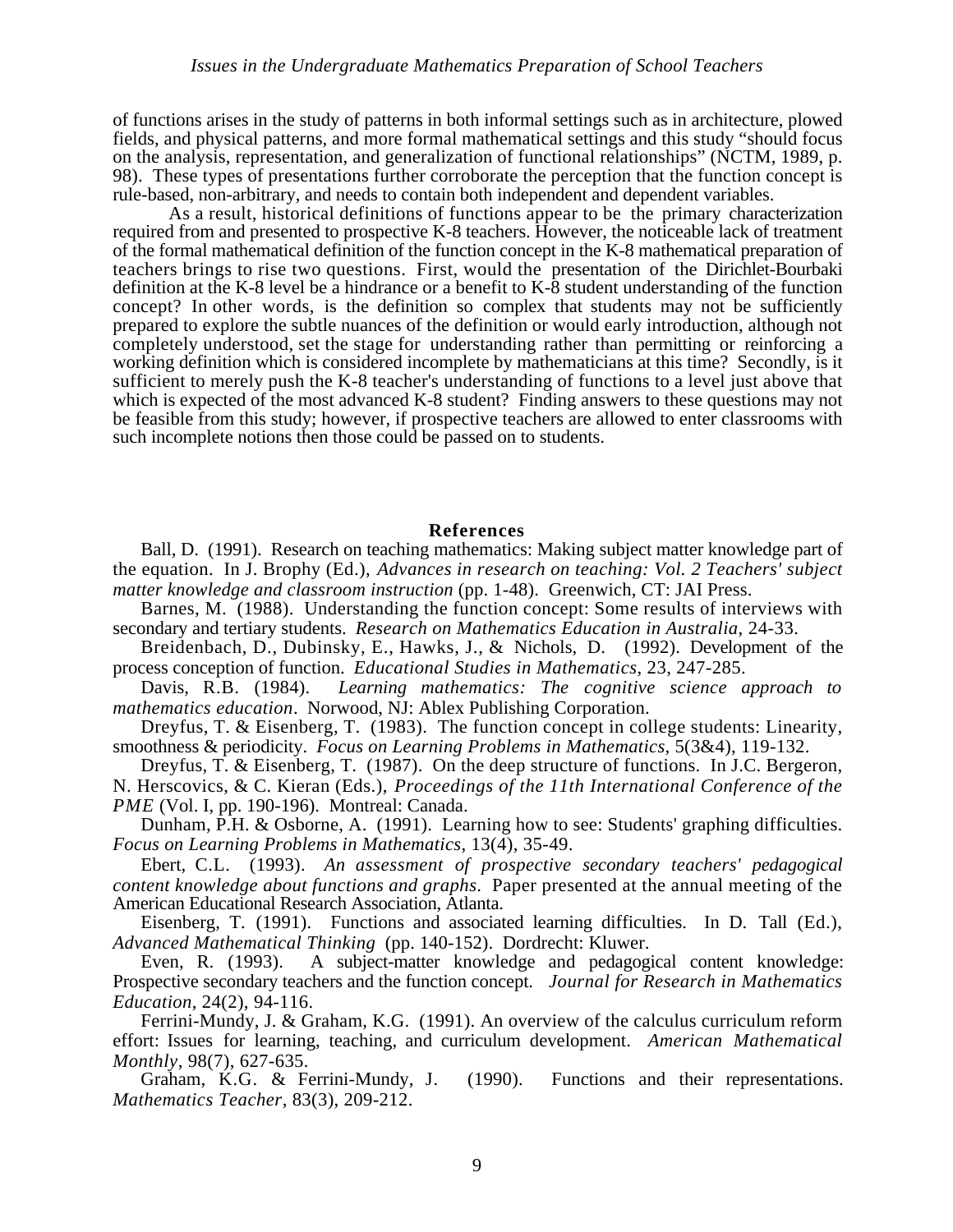Hight, D.W. (1968). Functions: Dependent variables to fickle pickers. *Mathematics Teacher*, 61(6), 575-579.

Leinhardt, G., Zaslavsky, O. & Stein, M.K. (1990). Functions, graphs, and graphing: Tasks, learning, and teaching. *Review of Educational Research*, 60(1), 1-64.

Malik, M.A. (1980). Historical and pedagogical aspects of the definition of function. *International Journal of Mathematics Education in Science and Technology*, 11, 489-492.

Markovits, Z., Eylon, B., & Bruckheimer, M. (1983). Functions: Linearity unconstrained. In R. Herschkowitz (Ed.), *Proceedings of the 7th International Conference of the PME* (pp. 271-277). Israel: Weizmann Institute of Science.

Markovits, Z., Eylon, B., & Bruckheimer, M. (1986). Functions today and yesterday. *For the Learning of Mathematics*, 6(2), 18-24, 28.

Marnyanskii, I.A. (1975). Psychological characteristics of pupil's assimilation of the concept of function. In J. Kilpatrick, I. Wirszup, E. Begle, & J. Wilson (Eds.), *Soviet Studies in the Psychology of Learning and Teaching Mathematics XIII* (pp. 163-172). Chicago, IL: SMSG, University of Chicago Press.

National Council of Teachers of Mathematics. (1989). *Curriculum and Evaluation Standards for School Mathematics*. Reston, VA: NCTM.

National Council of Teachers of Mathematics. (1991). *Professional Standards for Teaching Mathematics*. Reston, VA: NCTM.

Silver, E.A. & Cai, J. (1993). *Schemes for Analyzing Student Responses to QUASAR's Performance Assessments: Blending Cognitive and Psychometric Considerations*. Paper presented at the annual meeting of the American Education Research Association, Atlanta, GA.

Tall, D.O. & Vinner, S. (1981). Concept image and concept definition in mathematics with particular reference to limit and continuity. *Educational Studies in Mathematics*, 12, 151-169.<br>Vinner, S. (1983). Concept definition, concept image and the notion of function

Concept definition, concept image and the notion of function. *International Journal of Mathematics Education in Science and Technology*, 14, 293-305.

Vinner, S. & Dreyfus, T. (1989). Images and definitions for the concept of function. *Journal for Research in Mathematics Education*, 20(4), 356-366.

Wilson, M.R. (1993). *One preservice secondary mathematics teacher's evolving understanding of mathematical functions*. Paper presented at the annual meeting of the American Educational Research Association, Atlanta.

## Appendix A

Please mark the following six definitions of function as being true or false

- A.  $(T)$   $(F)$  A function is a correspondence between two sets that assigns to every element in the first set exactly one element in the second set.
- 

*TASK* **T1**

- B.  $(T)$   $(F)$  A function is a dependence relation between two variables (y depends on x).
- C.  $(T)$   $(F)$  A function is a rule which connects the value of x with the value of y.
- D.  $(T)$   $(F)$  A function is a computational process which produces some value of one variable (y) from any given value of another variable (x).
- E.  $(T)$   $(F)$  A function is a formula, algebraic expression, or equation which expresses a certain relation between factors.
- F.  $(T)$   $(F)$  A function is a collection of numbers in a certain order which can be expressed in a graph.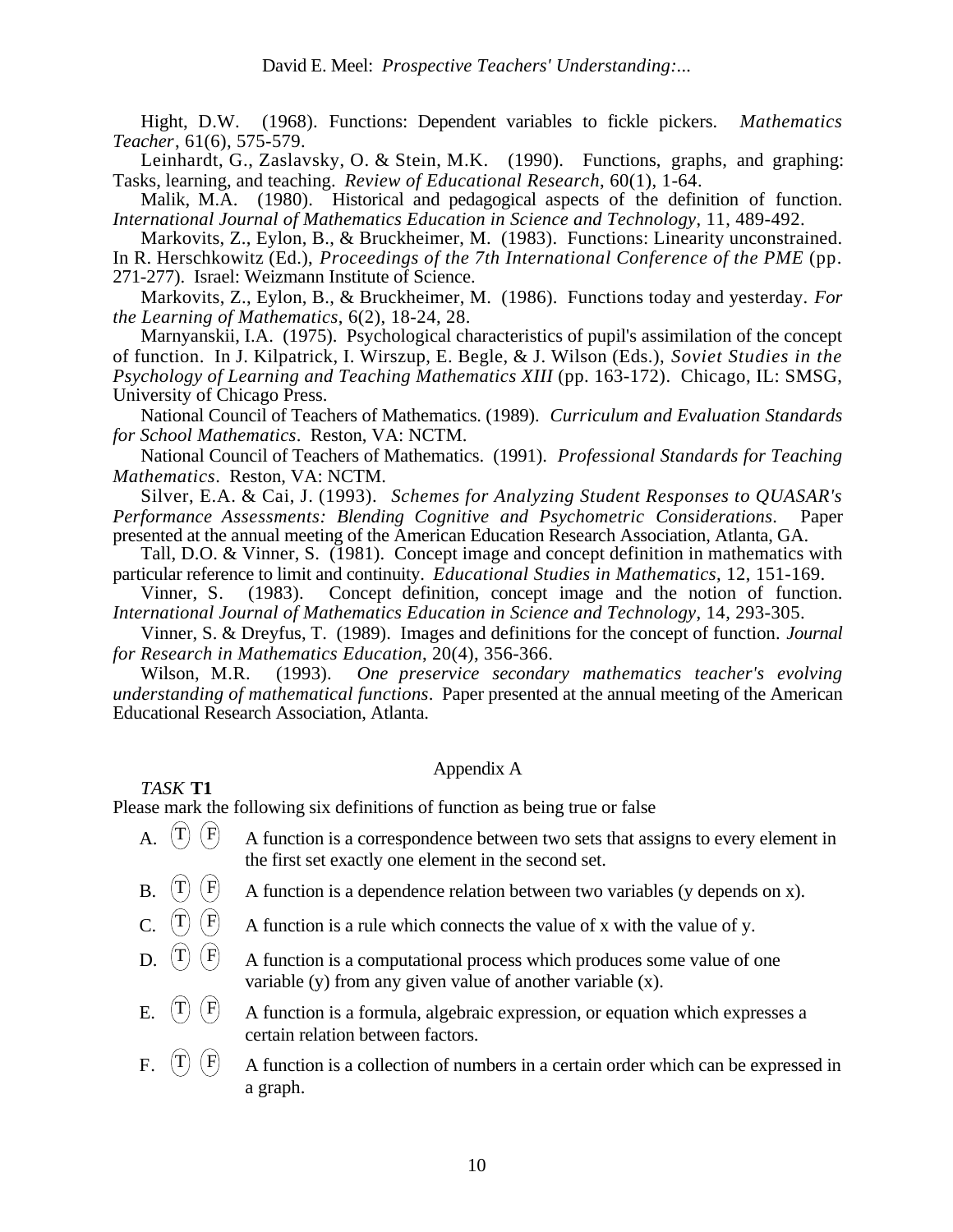### *TASK* **M2**

Which of the above definitions best describes the mathematical concept of function as you understand it?



### *TASK* **O3**

Define the mathematical concept: function.

*TASK* **T4**

 $(T)$   $(F)$  Every function can be expressed by a certain computational formula (e.g.  $y = 2x+1$  or  $y=3\sin(+x)$ ).

*TASK* **T5**

 $(T)$   $(F)$  Every function expresses a certain regularity (the values of x and y can not be matched in a completely arbitrary manner).

*TASK* **M6**

Which of the following propositions describe functions? (x and y are natural numbers)

- I. If x is an even number then  $y = 2x+5$ ; otherwise  $y = 1-3x$ .
- II. If  $x = 0$  then  $y = 3$ ; If  $x > 0$  then to find the corresponding value of y we add 2 to the value of y corresponding to x-1.
- III. For every value of x we chose the corresponding value of y in an arbitrary way (e.g. by throwing dice).

$$
\begin{array}{ccccccccc}\nI & II & III & I & \& II & I & \& III & II & \& III & All & None \\
\hline\n\text{(A)} & \text{(B)} & \text{(C)} & \text{(D)} & \text{(E)} & \text{(F)} & \text{(G)} & \text{(H)}\n\end{array}
$$

*TASK* **O7**

If  $F(x) = 1 +$ 4 *x* −1 and  $G(x) = 2 +$ 5 *x* −1 where the domain of  $F(x)$  and  $G(x)$  is  $x = 2$ , then describe the composition  $F \circ G$ .

## *TASK* **O8**

If  $H(x) = (F \cdot G)(x)$  where  $H(x) = \cos^2 x$  and  $G(x) = \sin x$ , then find  $F(x)$ .

Show your work or explain your answer.

# $F(x) =$

*TASK* **O9** Let  $f(x) = 4$  and  $g(x) = 2$ . What is the value of  $(f \circ g)(x)$  when  $x = 7$ ? (f ˚ g)(7) =

Explain how you found your answer.